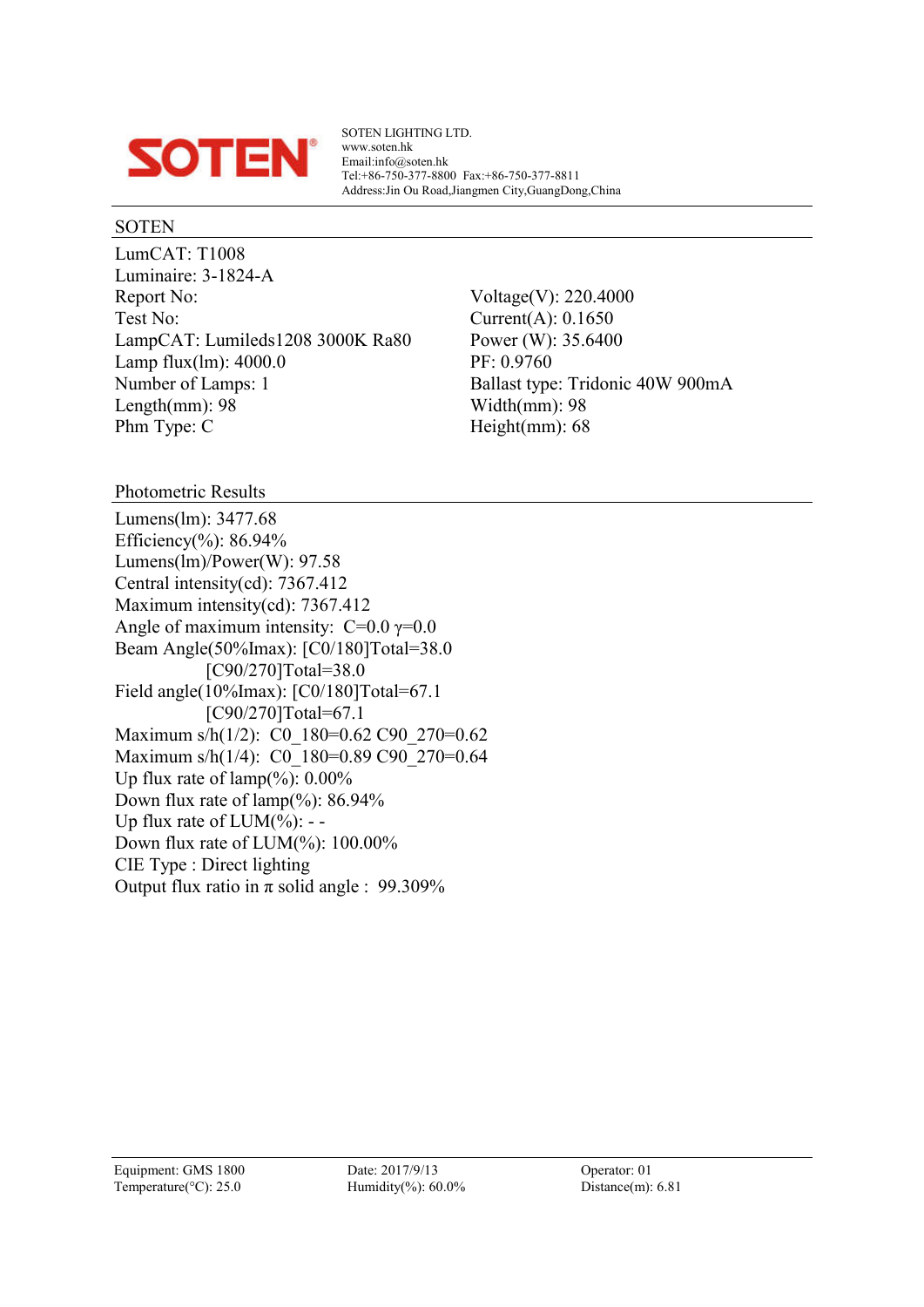# Zonal flux distribution table Page: 2 Total:15

|           |         | ZONAL LUMEN SUMMARY |            |
|-----------|---------|---------------------|------------|
| Zone      | Lumens  | %Lamp               | $\%$ Fixt  |
| 0-30      | 2979.79 | 74.49%              | 85.68%     |
| $0 - 40$  | 3359.91 | 84.00%              | 96.61%     |
| 0-60      | 3453.65 | 86.34%              | 99.31%     |
| $0-90$    | 3475.50 | 86.89%              | 99.94%     |
| $0 - 120$ | 3475.50 | 86.89%              | 99.94%     |
| $0 - 180$ | 3477.68 | 86.94%              | $100.00\%$ |
| 60-90     | 34.40   | 0.86%               | $0.99\%$   |
| 90-120    | 0.00    | $0.00\%$            | $0.00\%$   |
| 90-130    | 0.00    | $0.00\%$            | $0.00\%$   |
| 90-150    | 0.00    | $0.00\%$            | $0.00\%$   |
| 90-180    | 0.00    | $0.00\%$            | $0.00\%$   |
| 0-27.70   | 2782.14 | 69.55%              | 80.00%     |
|           |         |                     |            |

#### ZONAL LUMEN SUMMARY

| $0 - 10$ | 643.59   |
|----------|----------|
| 10-20    | 1318.04  |
| 20-30    | 1018.16  |
| 30-40    | 380.12   |
| 40-50    | 64.62    |
| 50-60    | 29.12    |
| 60-70    | 12.09    |
| 70-80    | 7.15     |
| 80-90    | 2.62     |
| 90-100   | 0.00     |
| 100-110  | 0.00     |
| 110-120  | 0.00     |
| 120-130  | 0.00     |
| 130-140  | 0.00     |
| 140-150  | 0.00     |
| 150-160  | 0.00     |
| 160-170  | 0.00     |
| 170-180  | $0.00\,$ |
|          |          |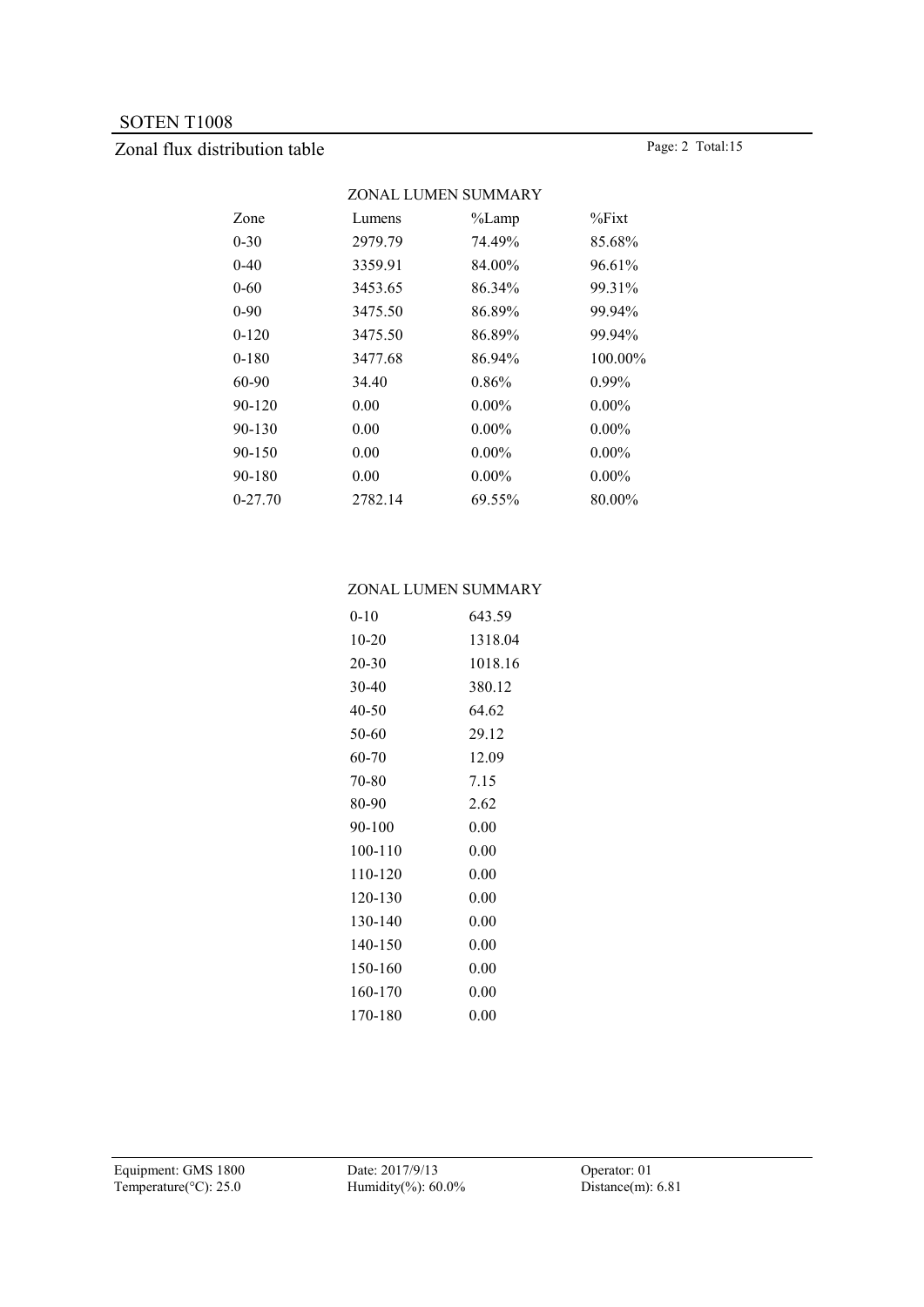# Zonal flux distribution table Page: 3 Total:15

|           |         | ZONAL LUMEN SUMMARY |           |
|-----------|---------|---------------------|-----------|
| Zone      | Lumens  | $\%$ Lamp           | $\%$ Fixt |
| 0-30      | 2979.79 | 74.49%              | 85.68%    |
| $0 - 40$  | 3359.91 | 84.00%              | 96.61%    |
| 0-60      | 3453.65 | 86.34%              | 99.31%    |
| $0-90$    | 3475.50 | 86.89%              | 99.94%    |
| $0 - 120$ | 3475.50 | 86.89%              | 99.94%    |
| $0 - 180$ | 3477.68 | 86.94%              | 100.00%   |
| 60-90     | 34.40   | 0.86%               | $0.99\%$  |
| 90-120    | 0.00    | $0.00\%$            | $0.00\%$  |
| 90-130    | 0.00    | $0.00\%$            | $0.00\%$  |
| 90-150    | 0.00    | $0.00\%$            | $0.00\%$  |
| 90-180    | 0.00    | $0.00\%$            | $0.00\%$  |
| 0-27.70   | 2782.14 | 69.55%              | 80.00%    |
|           |         |                     |           |

#### ZONAL LUMEN SUMMARY

| $0 - 10$ | 643.59   |
|----------|----------|
| 10-20    | 1318.04  |
| 20-30    | 1018.16  |
| 30-40    | 380.12   |
| 40-50    | 64.62    |
| 50-60    | 29.12    |
| 60-70    | 12.09    |
| 70-80    | 7.15     |
| 80-90    | 2.62     |
| 90-100   | 0.00     |
| 100-110  | 0.00     |
| 110-120  | 0.00     |
| 120-130  | 0.00     |
| 130-140  | 0.00     |
| 140-150  | 0.00     |
| 150-160  | 0.00     |
| 160-170  | 0.00     |
| 170-180  | $0.00\,$ |
|          |          |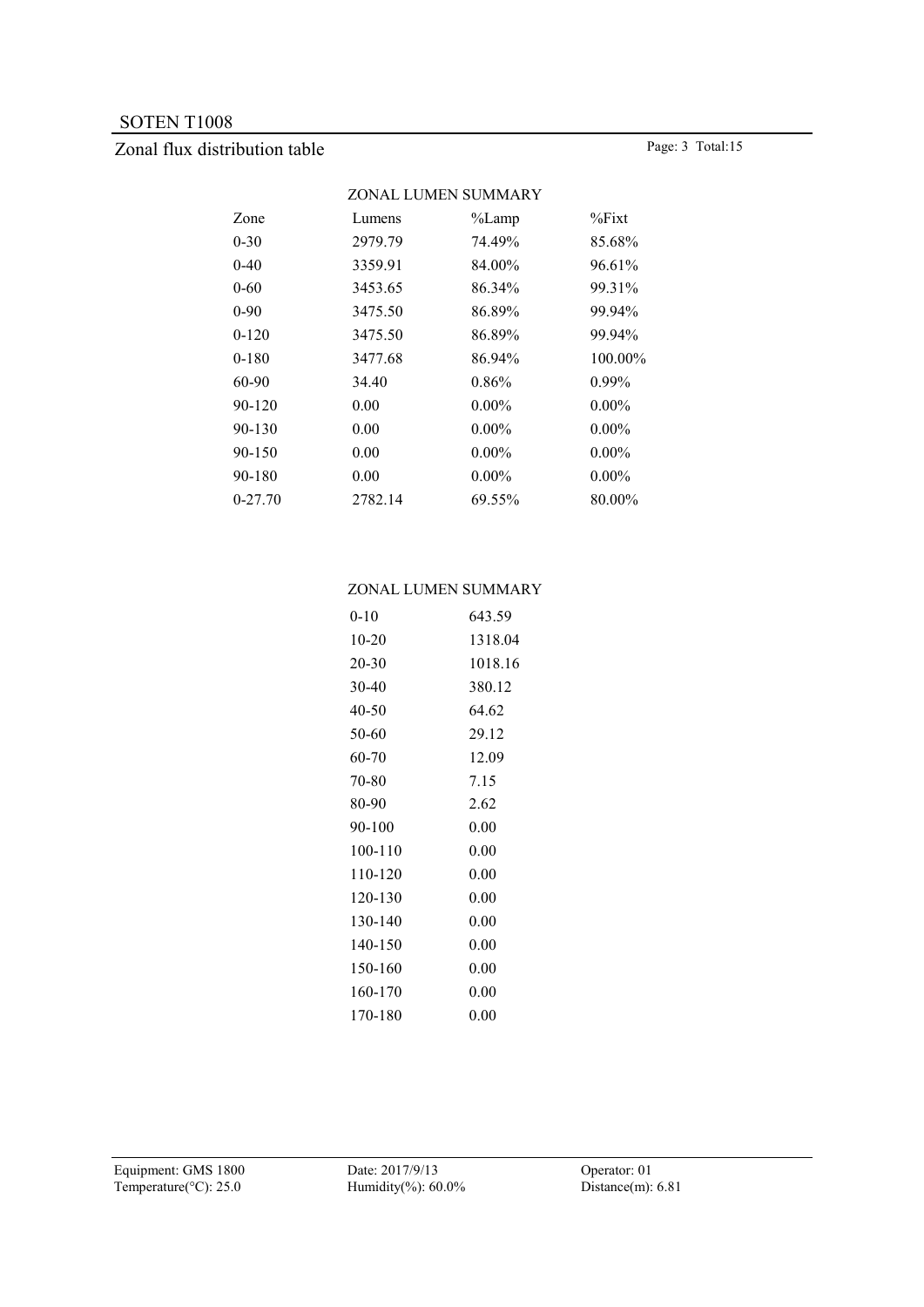Light Distribution Curve [Unit:cd] Page: 4 Total:15

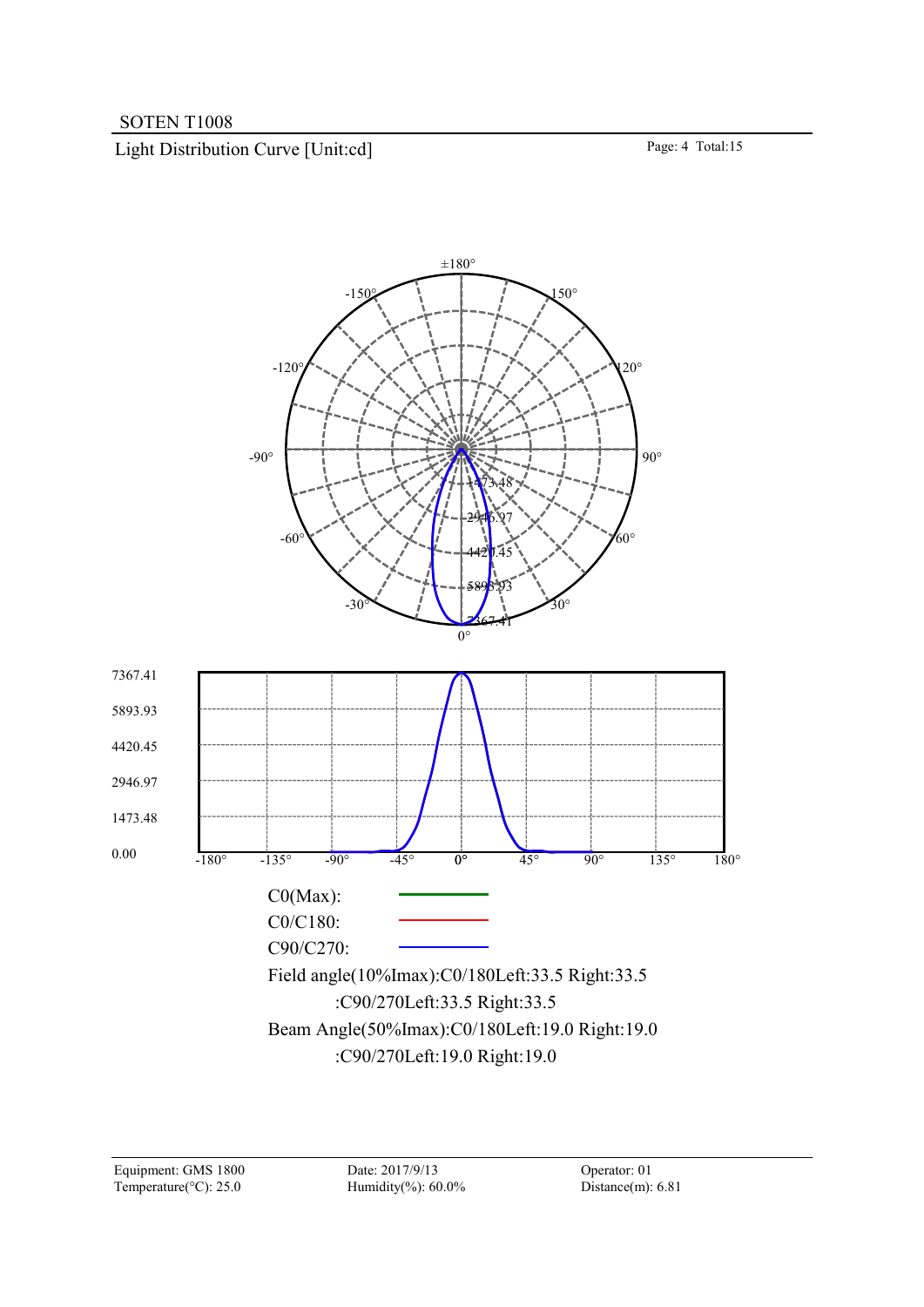Lux distance Curve Page: 5 Total:15



Max, Ave Beam angle of C0plane39.08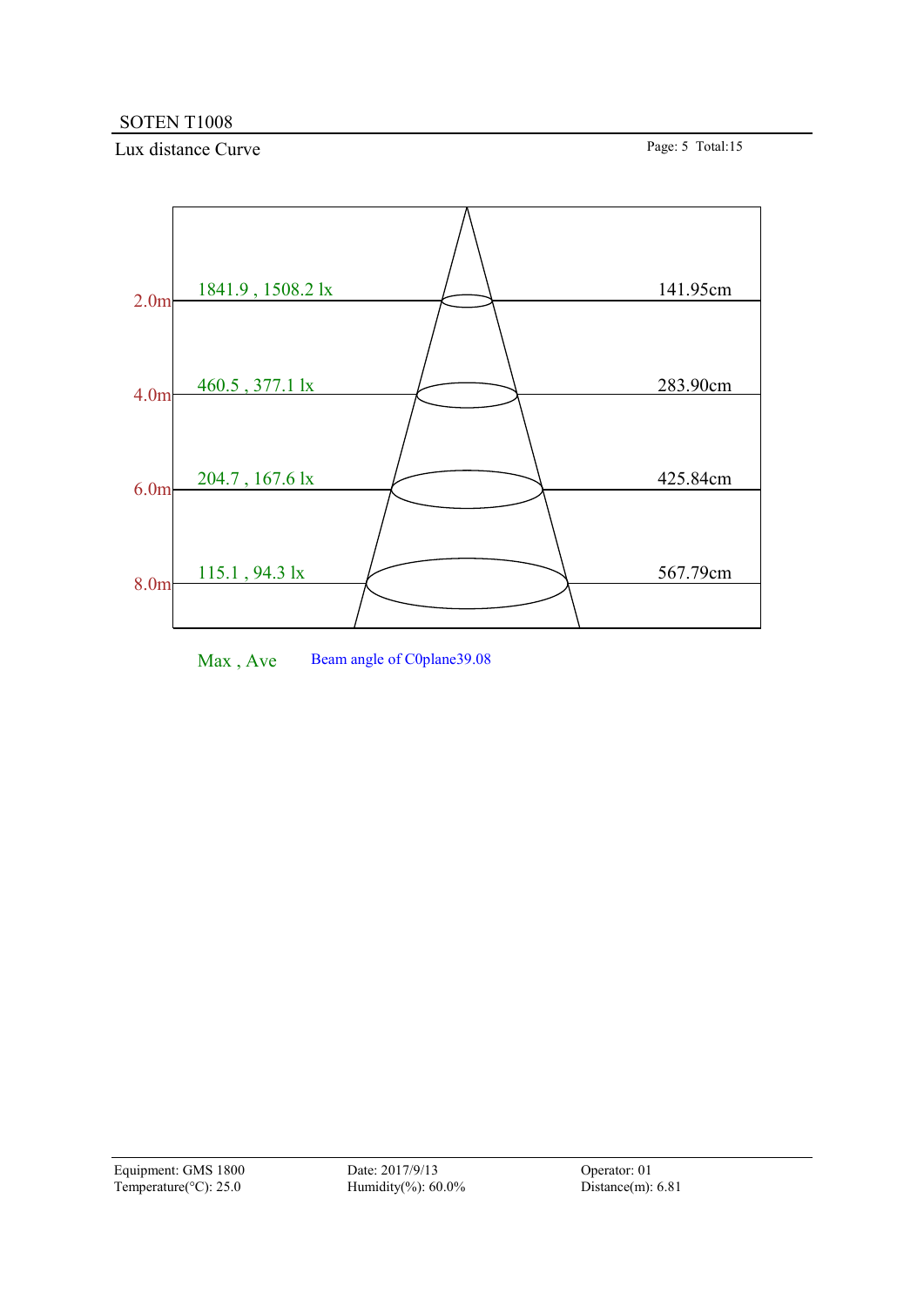# ISO-Intensity(V-H) Page: 6 Total:15



Temperature( $°C$ ): 25.0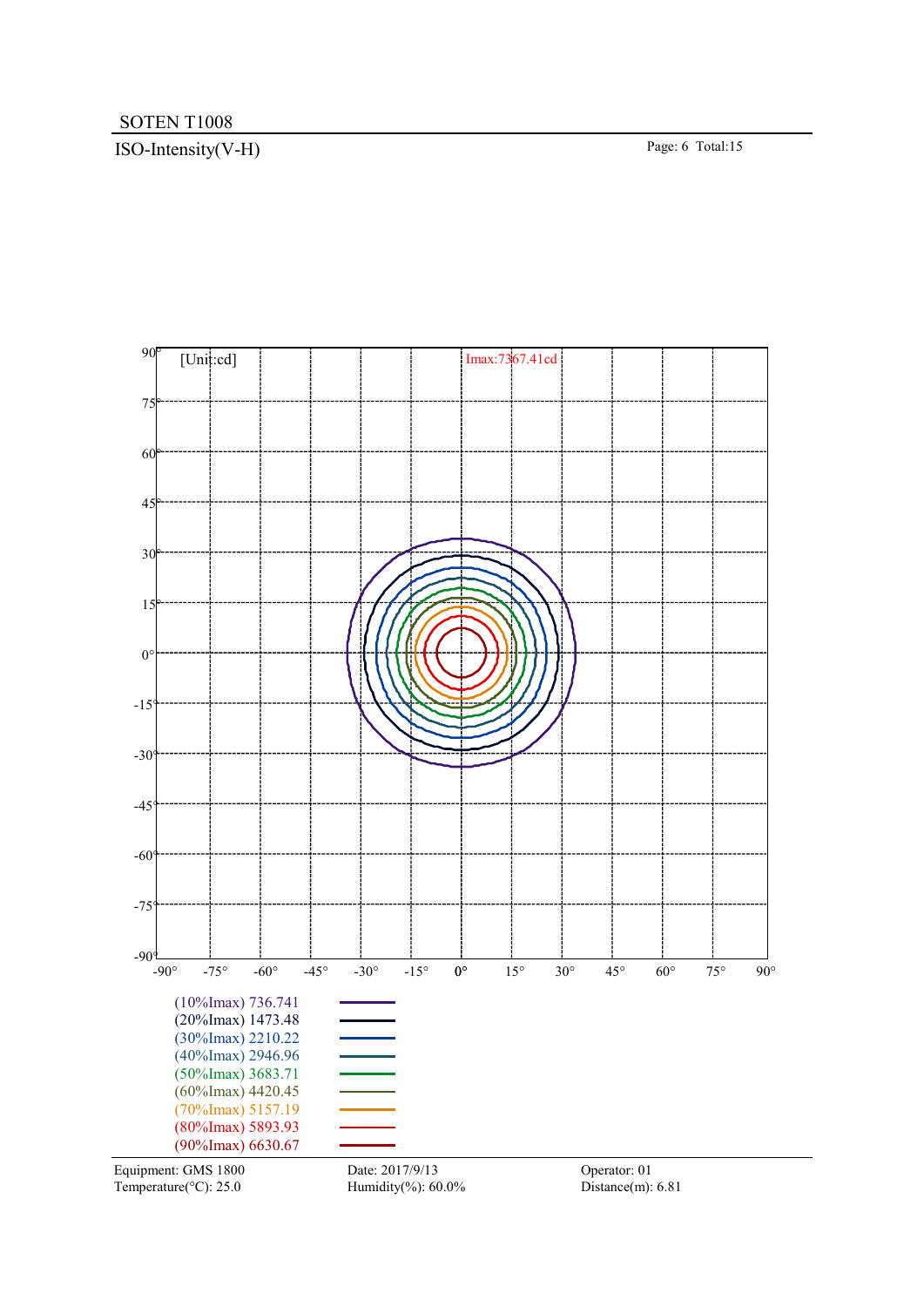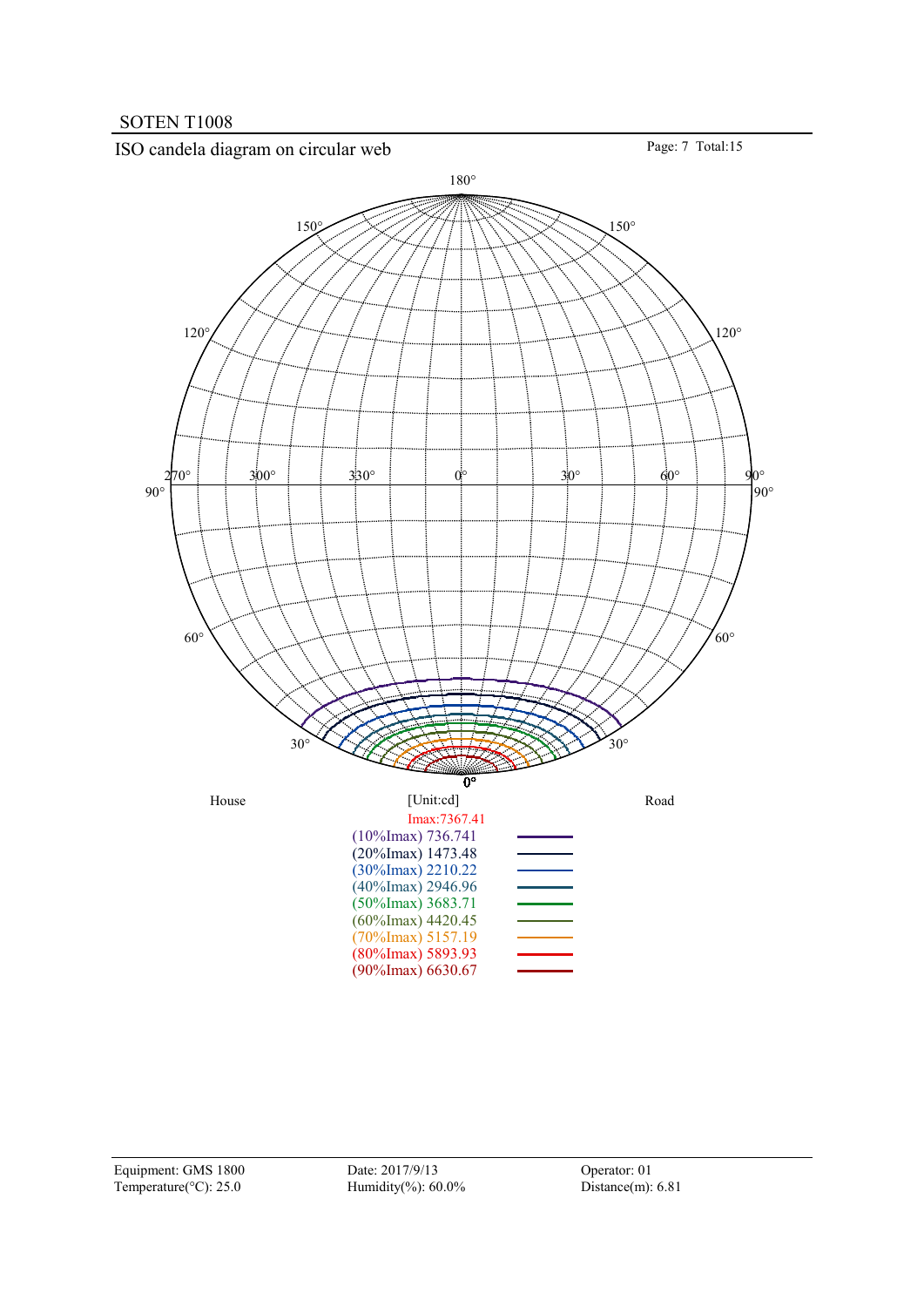# ISO illuminance diagram Page: 8 Total:15

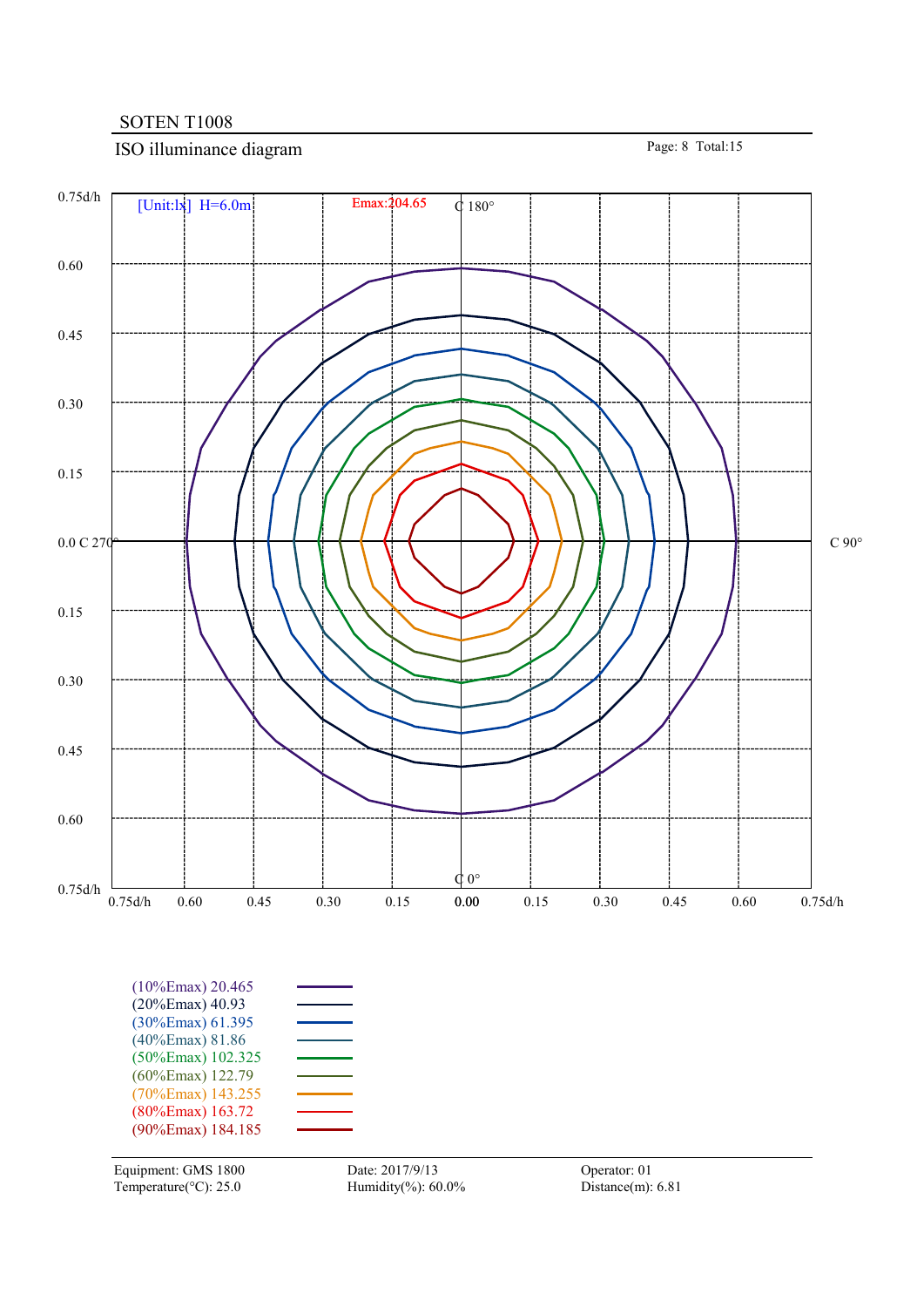# Space ISO Lux diagram Page: 9 Total:15

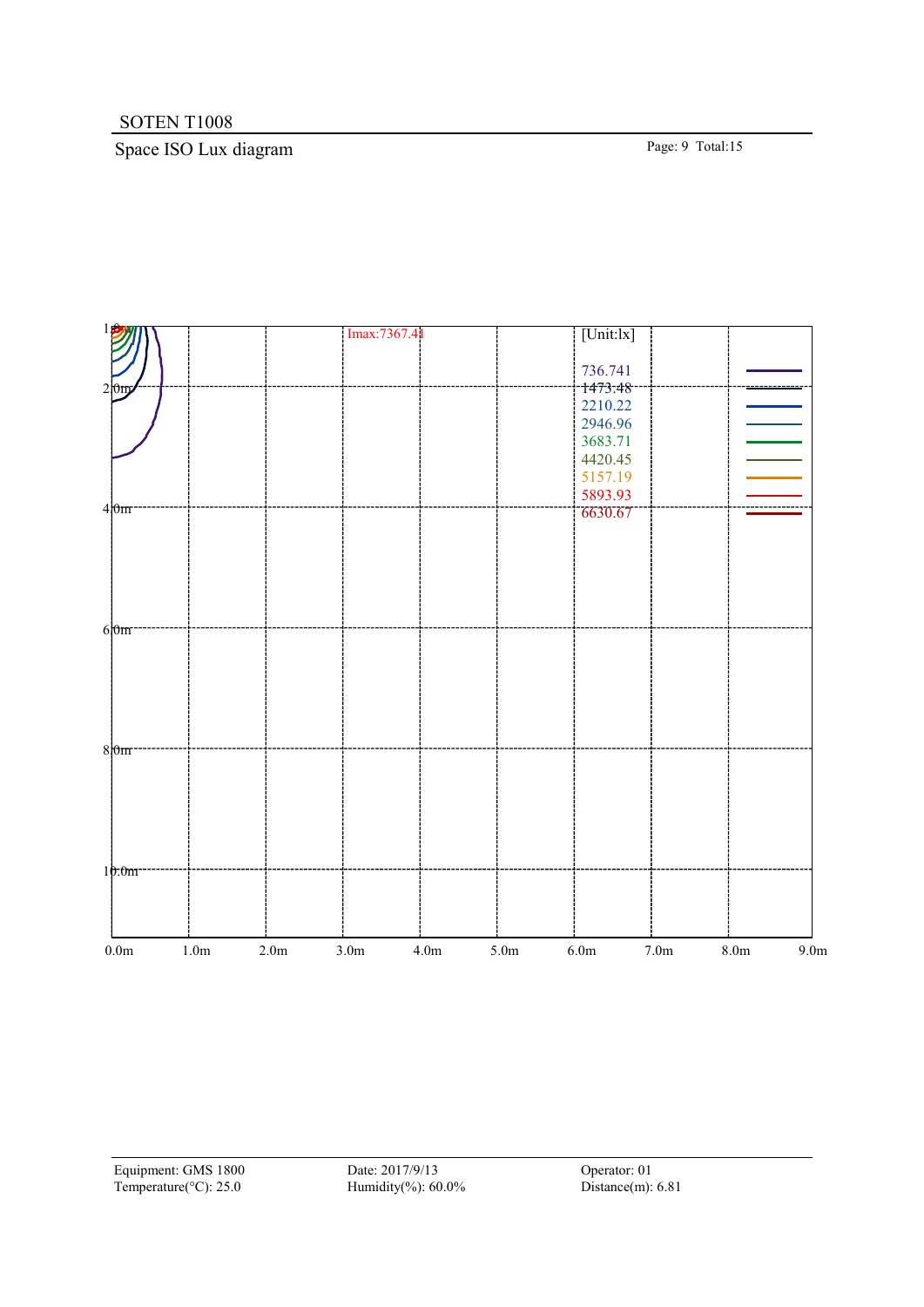r

┑

|                                                                                         | Rf of Ceiling                                     | $\overline{70}$ | $\overline{70}$ | $\overline{50}$       | $\overline{50}$ | $\overline{30}$ | $\overline{70}$ | $\overline{70}$    | $\overline{50}$ | $\overline{50}$ | $\overline{30}$ |  |
|-----------------------------------------------------------------------------------------|---------------------------------------------------|-----------------|-----------------|-----------------------|-----------------|-----------------|-----------------|--------------------|-----------------|-----------------|-----------------|--|
| Rf of Wall                                                                              |                                                   | $\overline{50}$ | $\overline{30}$ | $\overline{50}$       | $\overline{30}$ | $\overline{30}$ | $\overline{50}$ | $\overline{30}$    | $\overline{50}$ | $\overline{30}$ | $\overline{30}$ |  |
| Rf of Floor<br>$\overline{20}$<br>$\overline{20}$<br>$\overline{20}$<br>$\overline{20}$ |                                                   |                 |                 |                       | $\overline{20}$ | $\overline{20}$ | $\overline{20}$ | $\overline{20}$    | $\overline{20}$ | $\overline{20}$ |                 |  |
|                                                                                         | Room dimensions                                   |                 |                 | Viewed crosswise      |                 |                 |                 |                    | Viewed endwise  |                 |                 |  |
| $\mathbf X$                                                                             | Y                                                 |                 |                 |                       |                 |                 |                 |                    |                 |                 |                 |  |
| $\overline{2H}$                                                                         | 2H                                                | 8.3             | 9.0             | 8.5                   | 9.2             | 9.4             | 8.3             | $\overline{9.0}$   | 8.5             | 9.2             | 9.4             |  |
|                                                                                         | 3H                                                | 8.1             | 8.8             | 8.4                   | 9.0             | 9.3             | 8.1             | 8.8                | 8.4             | 9.0             | 9.3             |  |
|                                                                                         | 4H                                                | 8.0             | 8.5             | 8.3                   | 8.8             | 9.2             | 8.0             | 8.5                | 8.3             | 8.8             | 9.2             |  |
|                                                                                         | 6H                                                | 8.0             | 8.6             | 8.4                   | 8.9             | 9.2             | 8.0             | 8.6                | 8.4             | 8.9             | 9.2             |  |
|                                                                                         | 8H                                                | 8.0             | 8.6             | 8.4                   | 8.9             | 9.2             | 8.0             | 8.6                | 8.4             | 8.9             | 9.2             |  |
|                                                                                         | 12H                                               | 7.9             | 8.3             | 8.3                   | 8.6             | 9.0             | 7.9             | 8.3                | 8.3             | 8.6             | 9.0             |  |
| 4H                                                                                      | 2H                                                | 8.0             | 8.5             | 8.3                   | 8.8             | 9.1             | 8.0             | 8.5                | 8.3             | $8.8\,$         | 9.1             |  |
|                                                                                         | 3H                                                | 7.8             | 8.2             | 8.2                   | 8.6             | 9.0             | 7.8             | 8.2                | 8.2             | 8.6             | 9.0             |  |
|                                                                                         | 4H                                                | 7.9             | 8.3             | 8.3                   | 8.7             | 9.0             | 7.9             | 8.3                | 8.3             | 8.7             | 9.0             |  |
|                                                                                         | 6H                                                | 7.9             | 8.3             | 8.3                   | 8.7             | 9.1             | 7.9             | 8.3                | 8.3             | 8.7             | 9.1             |  |
|                                                                                         | 8H                                                | 7.7             | 8.0             | 8.2                   | 8.4             | 8.9             | 7.7             | 8.0                | 8.2             | 8.4             | 8.9             |  |
|                                                                                         | 12H                                               | 7.7             | 8.0             | 8.2                   | 8.5             | 9.0             | 7.7             | 8.0                | 8.2             | 8.5             | 9.0             |  |
| 8H                                                                                      | 4H                                                | 7.7             | 7.9             | 8.1                   | 8.4             | 8.9             | 7.7             | 7.9                | 8.1             | 8.4             | 8.9             |  |
|                                                                                         | 6H                                                | 7.7             | 8.0             | 8.2                   | 8.4             | 8.9             | 7.7             | 8.0                | 8.2             | 8.4             | 8.9             |  |
|                                                                                         | 8H                                                | 7.8             | $8.0\,$         | 8.3                   | 8.5             | 9.0             | 7.8             | $\boldsymbol{8.0}$ | 8.3             | 8.5             | 9.0             |  |
|                                                                                         | 12H                                               | 7.8             | 8.1             | 8.3                   | 8.5             | 9.0             | 7.8             | 8.1                | 8.3             | 8.5             | 9.0             |  |
| 12H                                                                                     | 4H                                                | 7.7             | 7.9             | 8.2                   | 8.4             | 8.9             | 7.7             | 7.9                | 8.2             | 8.4             | 8.9             |  |
|                                                                                         | 6H                                                | 7.7             | 8.0             | 8.2                   | 8.5             | 9.0             | 7.7             | 8.0                | 8.2             | 8.5             | 9.0             |  |
|                                                                                         | 8H                                                | 7.8             | 8.0             | 8.3                   | 8.5             | 9.0             | 7.8             | $8.0\,$            | 8.3             | 8.5             | 9.0             |  |
|                                                                                         | Variation with the observer position at spacings: |                 |                 |                       |                 |                 |                 |                    |                 |                 |                 |  |
|                                                                                         | $S = 1.0H$                                        |                 |                 | $\overline{5.6/-7.5}$ |                 |                 |                 |                    | $5.6/-7.5$      |                 |                 |  |
|                                                                                         | $S = 1.5H$                                        |                 |                 | $8.3/-8.7$            |                 |                 |                 |                    | $8.3/-8.7$      |                 |                 |  |
|                                                                                         | $S = 2.0H$                                        |                 |                 | $10.2/-9.0$           |                 |                 |                 |                    | $10.2/-9.0$     |                 |                 |  |
|                                                                                         | Standard tables:                                  |                 |                 | BK <sub>0</sub>       |                 |                 |                 |                    | BK <sub>0</sub> |                 |                 |  |
|                                                                                         | Uncorrected UGR                                   |                 |                 | $-5.1$                |                 |                 |                 |                    | $-5.1$          |                 |                 |  |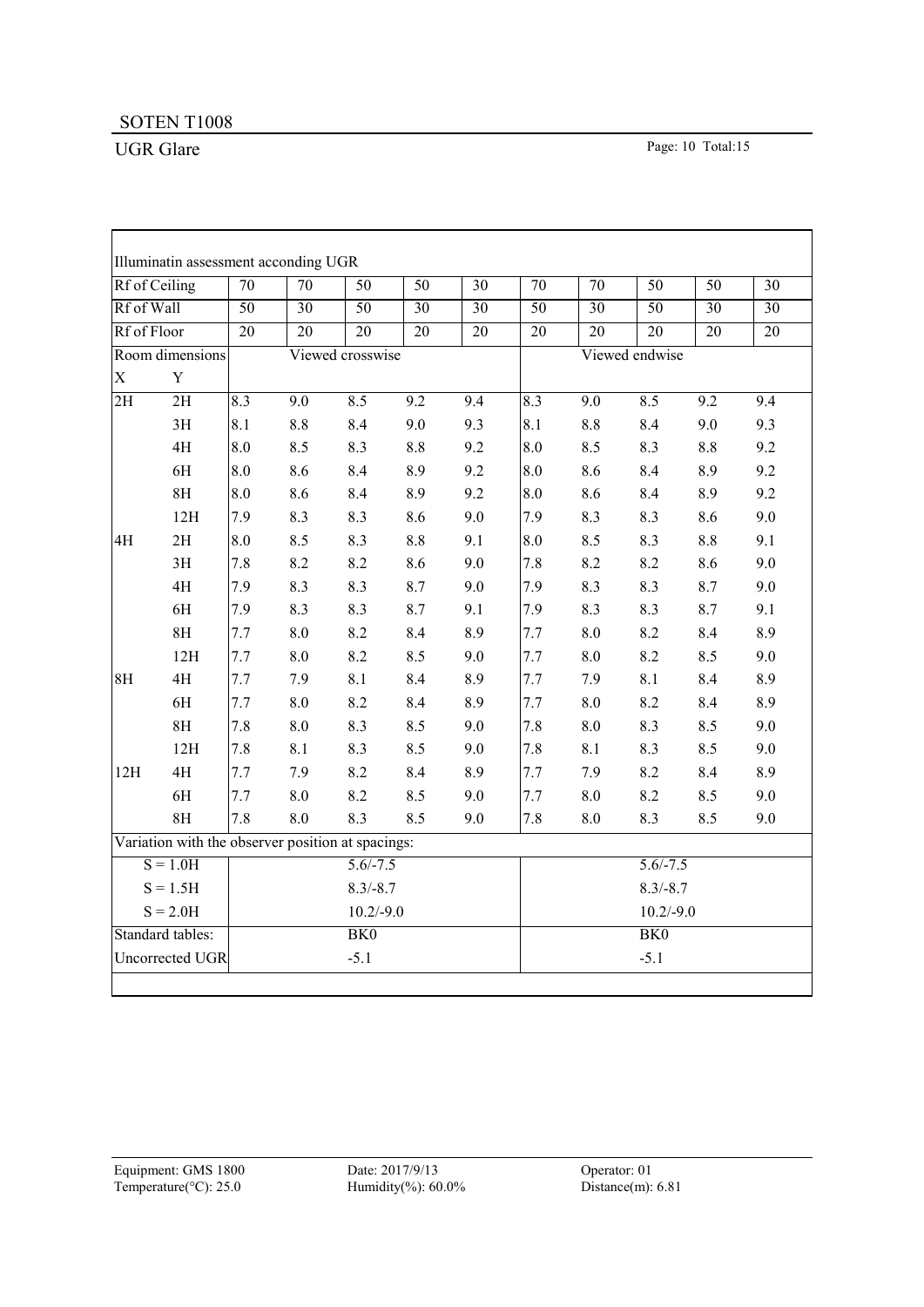$\overline{1}$ 

|                | Rf of Ceiling                                     | $\overline{70}$  | $\overline{70}$  | 50               | $\overline{50}$  | $\overline{30}$ | $\overline{70}$ | $\overline{70}$  | $\overline{50}$ | $\overline{50}$  | $\overline{30}$ |  |  |  |
|----------------|---------------------------------------------------|------------------|------------------|------------------|------------------|-----------------|-----------------|------------------|-----------------|------------------|-----------------|--|--|--|
|                | Rf of Wall                                        |                  | $\overline{30}$  | $\overline{50}$  | $\overline{30}$  | $\overline{30}$ | $\overline{50}$ | $\overline{30}$  | $\overline{50}$ | $\overline{30}$  | $\overline{30}$ |  |  |  |
| Rf of Floor    |                                                   | $\overline{20}$  | $\overline{20}$  | $\overline{20}$  | $\overline{20}$  | $\overline{20}$ | $\overline{20}$ | $\overline{20}$  | $\overline{20}$ | $\overline{20}$  | $\overline{20}$ |  |  |  |
|                | Room dimensions                                   |                  |                  | Viewed crosswise |                  |                 |                 |                  | Viewed endwise  |                  |                 |  |  |  |
| $\overline{X}$ | $\mathbf Y$                                       |                  |                  |                  |                  |                 |                 |                  |                 |                  |                 |  |  |  |
| 2H             | $\overline{2H}$                                   | $\overline{8.3}$ | $\overline{9.0}$ | 8.5              | $\overline{9.2}$ | 9.4             | 8.3             | $\overline{9.0}$ | 8.5             | $\overline{9.2}$ | 9.4             |  |  |  |
|                | 3H                                                | 8.1              | 8.8              | 8.4              | 9.0              | 9.3             | 8.1             | 8.8              | 8.4             | 9.0              | 9.3             |  |  |  |
|                | 4H                                                | 8.0              | 8.5              | 8.3              | 8.8              | 9.2             | 8.0             | 8.5              | 8.3             | 8.8              | 9.2             |  |  |  |
|                | 6H                                                | 8.0              | 8.6              | 8.4              | 8.9              | 9.2             | 8.0             | 8.6              | 8.4             | 8.9              | 9.2             |  |  |  |
|                | 8H                                                | 8.0              | 8.6              | 8.4              | 8.9              | 9.2             | 8.0             | 8.6              | 8.4             | 8.9              | 9.2             |  |  |  |
|                | 12H                                               | 7.9              | 8.3              | 8.3              | 8.6              | 9.0             | 7.9             | 8.3              | 8.3             | 8.6              | 9.0             |  |  |  |
| 4H             | 2H                                                | 8.0              | 8.5              | 8.3              | $8.8\,$          | 9.1             | 8.0             | 8.5              | 8.3             | 8.8              | 9.1             |  |  |  |
|                | 3H                                                | 7.8              | 8.2              | 8.2              | 8.6              | 9.0             | 7.8             | 8.2              | 8.2             | 8.6              | 9.0             |  |  |  |
|                | 4H                                                | 7.9              | 8.3              | 8.3              | 8.7              | 9.0             | 7.9             | 8.3              | 8.3             | 8.7              | 9.0             |  |  |  |
|                | 6H                                                | 7.9              | 8.3              | 8.3              | 8.7              | 9.1             | 7.9             | 8.3              | 8.3             | 8.7              | 9.1             |  |  |  |
|                | 8H                                                | 7.7              | 8.0              | 8.2              | 8.4              | 8.9             | 7.7             | 8.0              | 8.2             | 8.4              | 8.9             |  |  |  |
|                | 12H                                               | 7.7              | $8.0\,$          | 8.2              | 8.5              | 9.0             | 7.7             | 8.0              | 8.2             | 8.5              | 9.0             |  |  |  |
| 8H             | 4H                                                | 7.7              | 7.9              | 8.1              | 8.4              | 8.9             | 7.7             | 7.9              | 8.1             | 8.4              | 8.9             |  |  |  |
|                | 6H                                                | 7.7              | 8.0              | 8.2              | 8.4              | 8.9             | 7.7             | 8.0              | 8.2             | 8.4              | 8.9             |  |  |  |
|                | 8H                                                | 7.8              | $8.0\,$          | 8.3              | 8.5              | 9.0             | 7.8             | 8.0              | 8.3             | 8.5              | 9.0             |  |  |  |
|                | 12H                                               | 7.8              | 8.1              | 8.3              | 8.5              | 9.0             | 7.8             | 8.1              | 8.3             | 8.5              | 9.0             |  |  |  |
| 12H            | 4H                                                | 7.7              | 7.9              | 8.2              | 8.4              | 8.9             | 7.7             | 7.9              | 8.2             | 8.4              | 8.9             |  |  |  |
|                | 6H                                                | 7.7              | $8.0\,$          | 8.2              | 8.5              | 9.0             | 7.7             | 8.0              | 8.2             | 8.5              | 9.0             |  |  |  |
|                | 8H                                                | 7.8              | 8.0              | 8.3              | 8.5              | 9.0             | 7.8             | 8.0              | 8.3             | 8.5              | 9.0             |  |  |  |
|                | Variation with the observer position at spacings: |                  |                  |                  |                  |                 |                 |                  |                 |                  |                 |  |  |  |
|                | $S = 1.0H$                                        |                  |                  | $5.6/-7.5$       |                  |                 |                 |                  | $5.6/-7.5$      |                  |                 |  |  |  |
|                | $S = 1.5H$                                        |                  |                  | $8.3/-8.7$       |                  |                 | $8.3/-8.7$      |                  |                 |                  |                 |  |  |  |
|                | $S = 2.0H$                                        |                  |                  | $10.2/-9.0$      |                  |                 |                 |                  | $10.2/-9.0$     |                  |                 |  |  |  |
|                | Standard tables:                                  |                  |                  | BK <sub>0</sub>  |                  |                 |                 |                  | BK <sub>0</sub> |                  |                 |  |  |  |
|                | Uncorrected UGR                                   |                  |                  | $-5.1$           |                  |                 |                 |                  | $-5.1$          |                  |                 |  |  |  |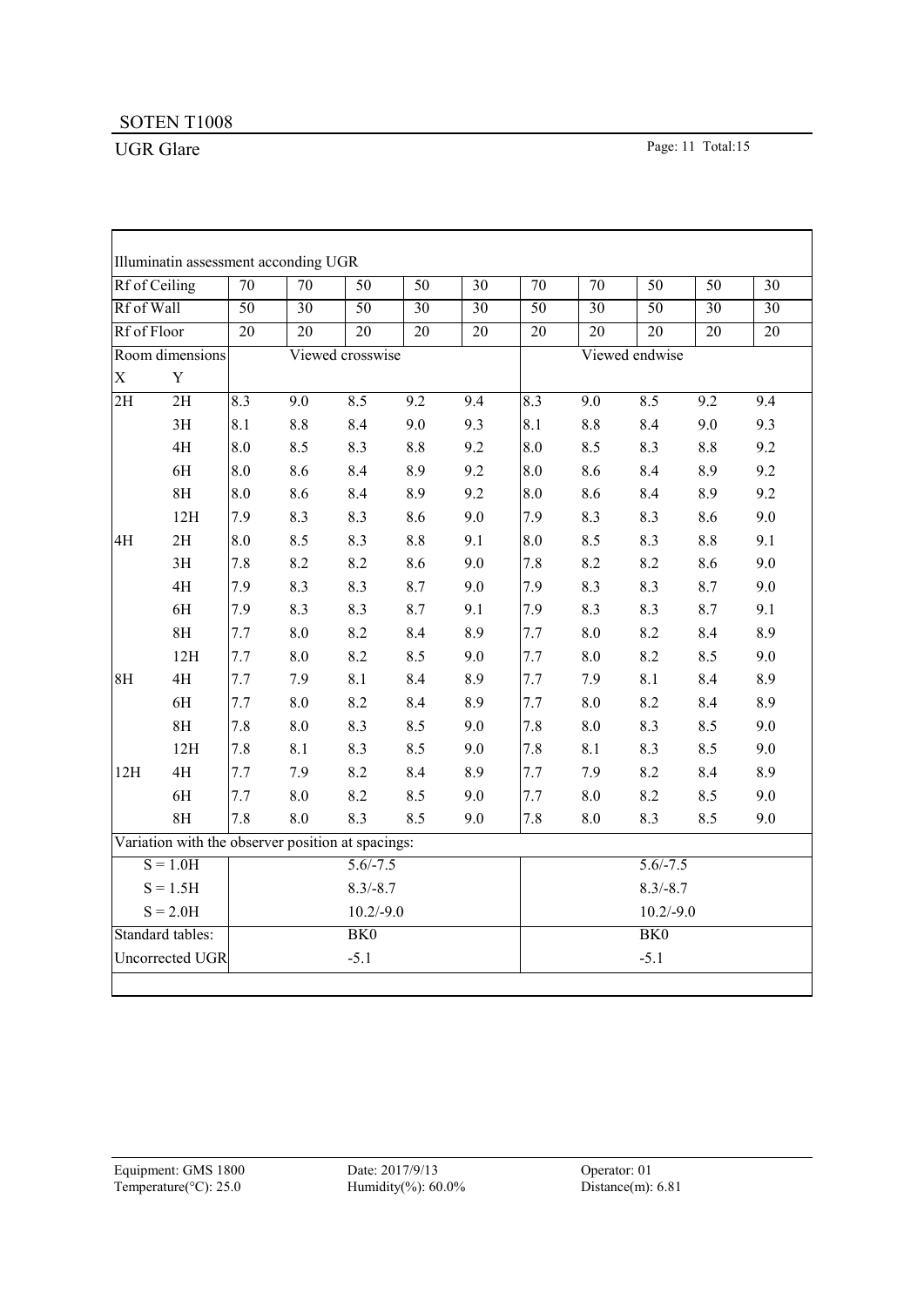# Budgetary Estimate Table Page: 12 Total:15



Equipment: GMS 1800 Date: 2017/9/13 Operator: 01<br>
Temperature(°C): 25.0 Humidity(%): 60.0% Distance(m): 6.81 Temperature( $^{\circ}$ C): 25.0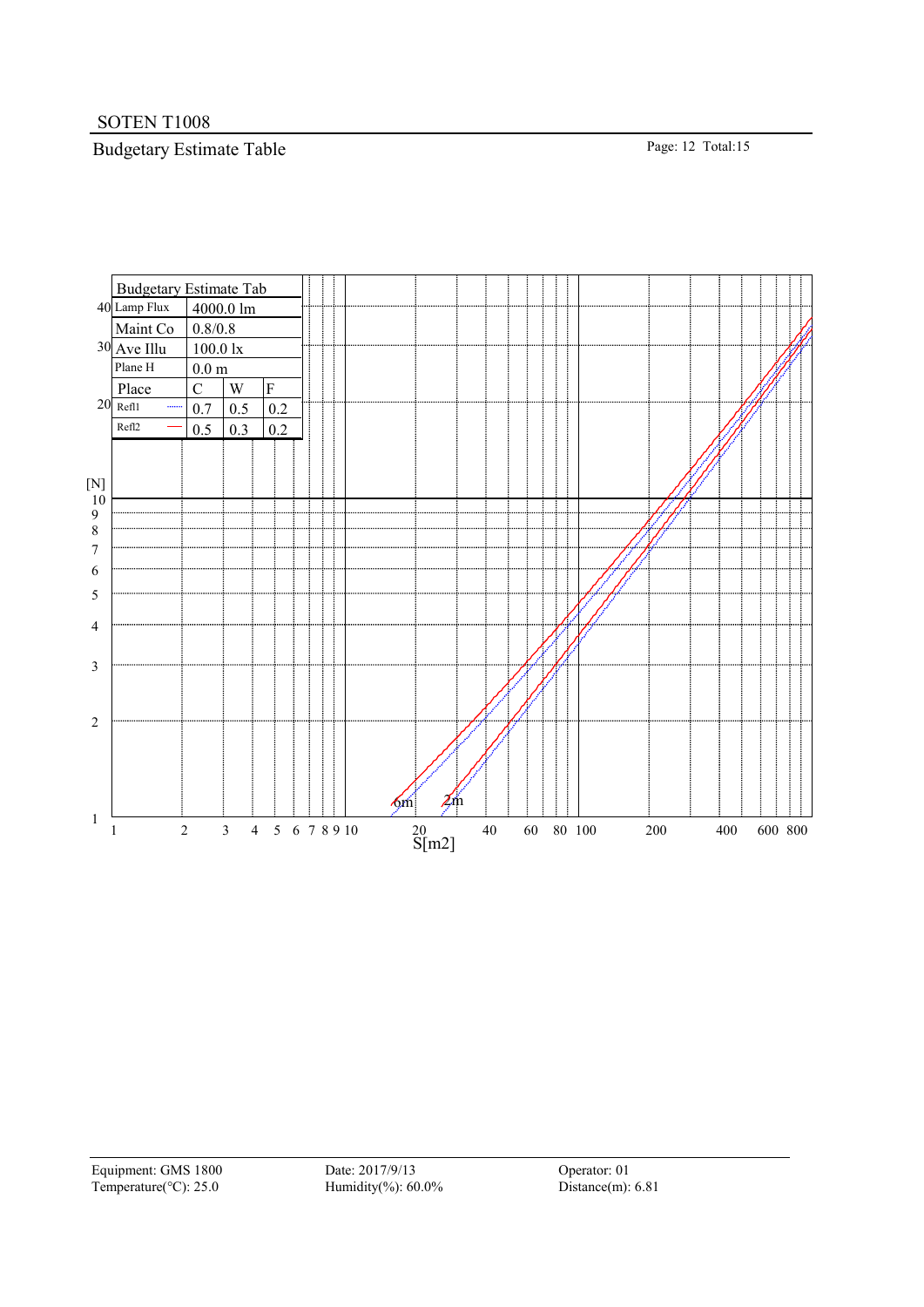# Utilization factor table for indoor luminaire Page: 13 Total:15

| <b>RHOCC</b><br>80 |                                           |      | 70   |      |      | 50   |      |      | 30   |      |      | 10   |      |      | $\theta$ |              |
|--------------------|-------------------------------------------|------|------|------|------|------|------|------|------|------|------|------|------|------|----------|--------------|
| <b>RHOW</b>        | 50                                        | 30   | 10   | 50   | 30   | 10   | 50   | 30   | 10   | 50   | 30   | 10   | 50   | 30   | 10       | $\mathbf{0}$ |
| <b>RCR</b>         | COEFFCIENTS OF UTILIZATION RHOFC=20<br>CU |      |      |      |      |      |      |      |      |      |      |      |      |      |          |              |
| $\mathbf{0}$       | 1.04                                      | 1.04 | 1.04 | 1.01 | 1.01 | 1.01 | 0.97 | 0.97 | 0.97 | 0.92 | 0.92 | 0.92 | 0.89 | 0.89 | 0.89     | 0.87         |
|                    | 0.97                                      | 0.95 | 0.93 | 0.95 | 0.93 | 0.92 | 0.92 | 0.90 | 0.89 | 0.88 | 0.87 | 0.86 | 0.86 | 0.85 | 0.84     | 0.82         |
| 2                  | 0.91                                      | 0.88 | 0.86 | 0.90 | 0.87 | 0.85 | 0.87 | 0.85 | 0.83 | 0.85 | 0.83 | 0.81 | 0.82 | 0.81 | 0.79     | 0.78         |
| 3                  | 0.86                                      | 0.82 | 0.79 | 0.85 | 0.82 | 0.79 | 0.83 | 0.80 | 0.77 | 0.81 | 0.78 | 0.76 | 0.79 | 0.77 | 0.75     | 0.74         |
| 4                  | 0.82                                      | 0.77 | 0.74 | 0.81 | 0.77 | 0.74 | 0.79 | 0.76 | 0.73 | 0.77 | 0.74 | 0.72 | 0.76 | 0.73 | 0.71     | 0.70         |
| 5                  | 0.77                                      | 0.73 | 0.70 | 0.77 | 0.73 | 0.69 | 0.75 | 0.72 | 0.69 | 0.74 | 0.71 | 0.68 | 0.73 | 0.70 | 0.68     | 0.67         |
| 6                  | 0.74                                      | 0.69 | 0.66 | 0.73 | 0.69 | 0.66 | 0.72 | 0.68 | 0.65 | 0.71 | 0.67 | 0.65 | 0.70 | 0.67 | 0.64     | 0.63         |
| 7                  | 0.70                                      | 0.66 | 0.63 | 0.70 | 0.65 | 0.62 | 0.69 | 0.65 | 0.62 | 0.68 | 0.64 | 0.62 | 0.67 | 0.64 | 0.61     | 0.60         |
| 8                  | 0.67                                      | 0.63 | 0.60 | 0.67 | 0.62 | 0.59 | 0.66 | 0.62 | 0.59 | 0.65 | 0.61 | 0.59 | 0.64 | 0.61 | 0.59     | 0.58         |
| 9                  | 0.64                                      | 0.60 | 0.57 | 0.64 | 0.60 | 0.57 | 0.63 | 0.59 | 0.56 | 0.62 | 0.59 | 0.56 | 0.62 | 0.58 | 0.56     | 0.55         |
| 10                 | 0.61                                      | 0.57 | 0.54 | 0.61 | 0.57 | 0.54 | 0.60 | 0.57 | 0.54 | 0.60 | 0.56 | 0.54 | 0.59 | 0.56 | 0.54     | 0.53         |